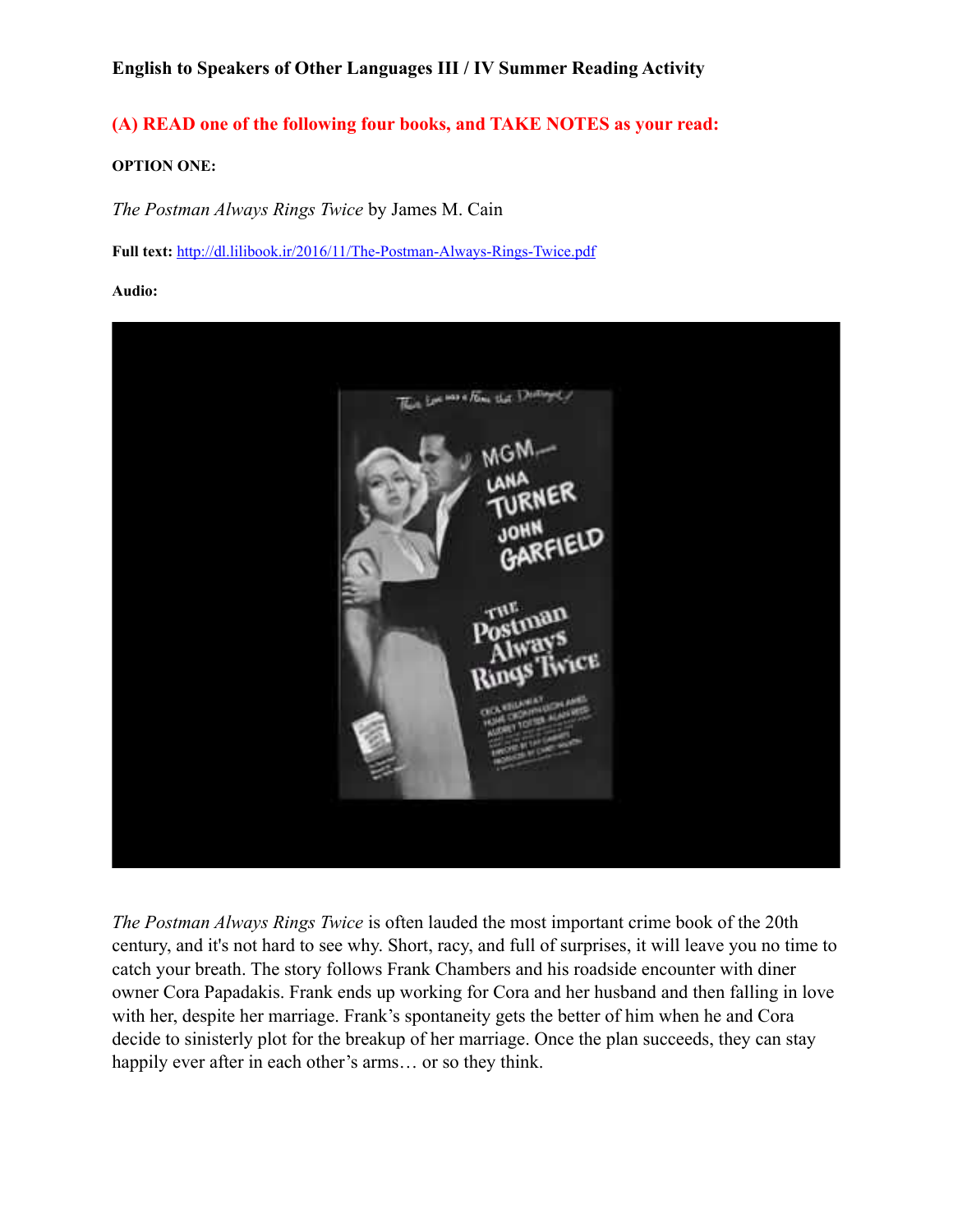## **OPTION TWO:**

*The Hounds of Baskerville*s by by Arthur Conan Doyle

**Full text:** <https://www.gutenberg.org/files/2852/2852-h/2852-h.htm>

### **Audio:**



*The Hound of the Baskervilles* is one of the best mystery books ever written; it's certainly one of the most-read books of all time. [Conan Doyle's legendary detective, Sherlock Holmes,](https://reedsy.com/discovery/blog/sherlock-holmes-books) presumed dead, returns to the land of the living to shed light on the petrifying death of his friend, Charles Baskerville. The Baskerville family estate is located on the moors of Devon, where legend has it there's a demonic beast roaming about. Sinister supernatural forces appear to be the only explanation for this mystery, but the supremely rational Sherlock Holmes is not going to give up on his quest to find the one and only truth.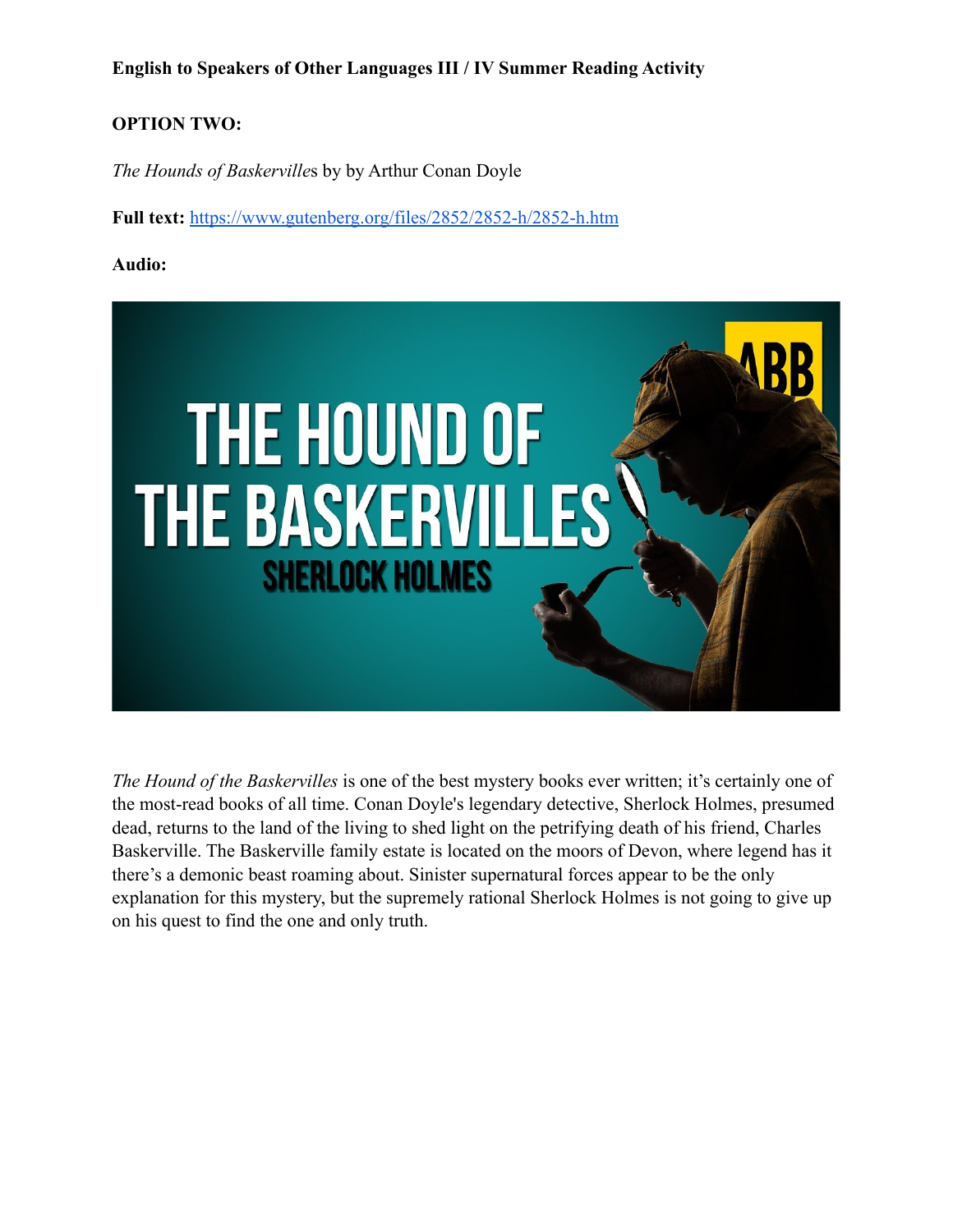## **OPTION THREE:**

*Around the World in Eighty Days* By Jules Verne

**Full text:** <https://www.gutenberg.org/files/103/103-h/103-h.htm>

### **Audio:**

.



One night in the reform club, Phileas Fogg bets his companions that he can travel across the globe in just eighty days. Breaking the well-established routine of his daily life, he immediately sets off for Dover with his astonished valet Passepartout. Passing through exotic lands and dangerous locations, they seize whatever transportation is at hand—whether train or elephant overcoming set-backs and always racing against the clock.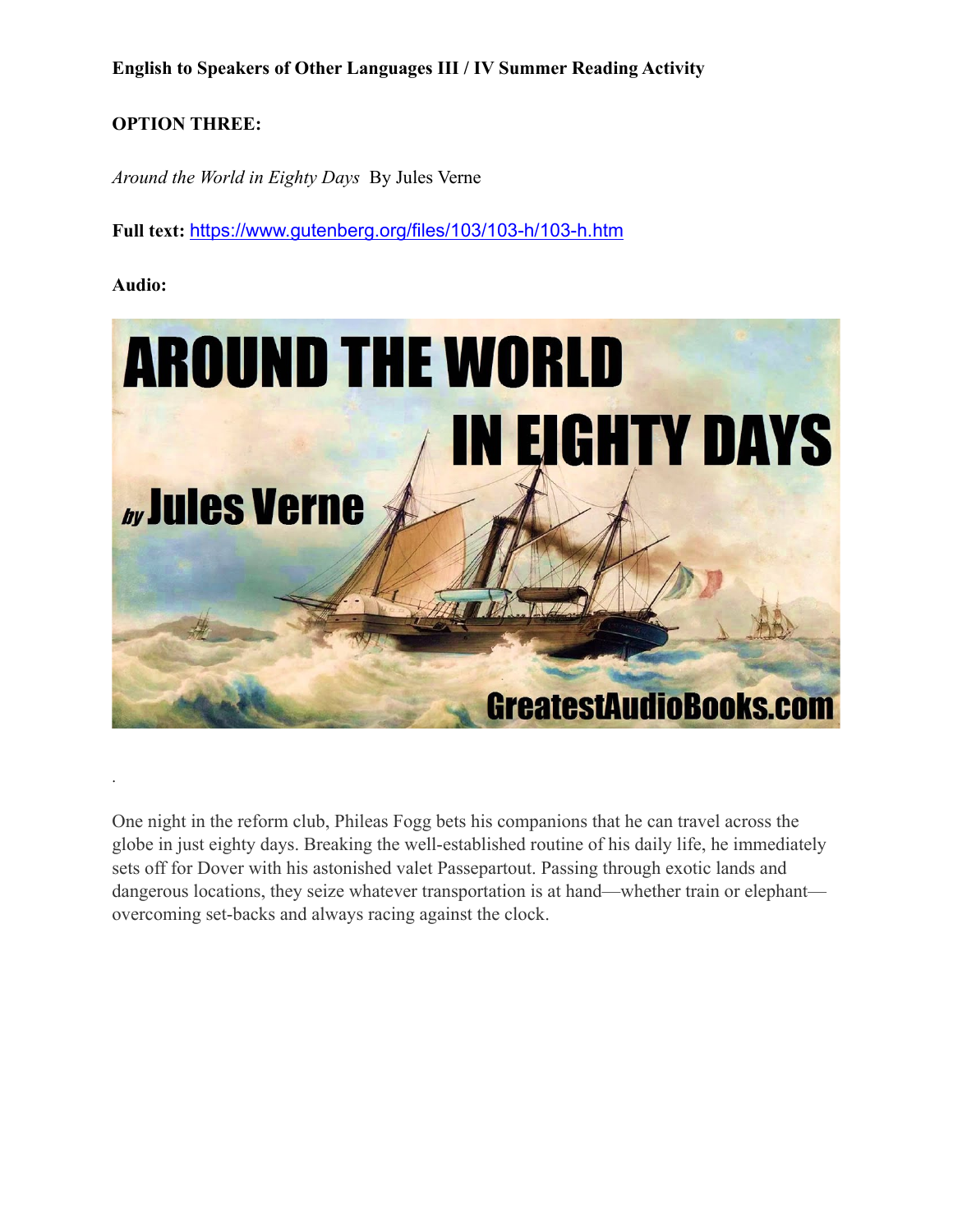# **OPTION FOUR:**

*Metamorphosis* by Franz Kafka

Full text: <https://www.gutenberg.org/files/5200/5200-h/5200-h.htm>

### Audio:



With its startling, bizarre, yet surprisingly funny first opening, Kafka begins his masterpiece, *The Metamorphosis*. It is the story of a young man who, transformed overnight into a giant beetlelike insect, becomes an object of disgrace to his family, an outsider in his own home, a quintessentially alienated man. A harrowing—though absurdly comic—meditation on human feelings of inadequacy, guilt, and isolation, *The Metamorphosis* has taken its place as one of the most widely read and influential works of twentieth-century fiction.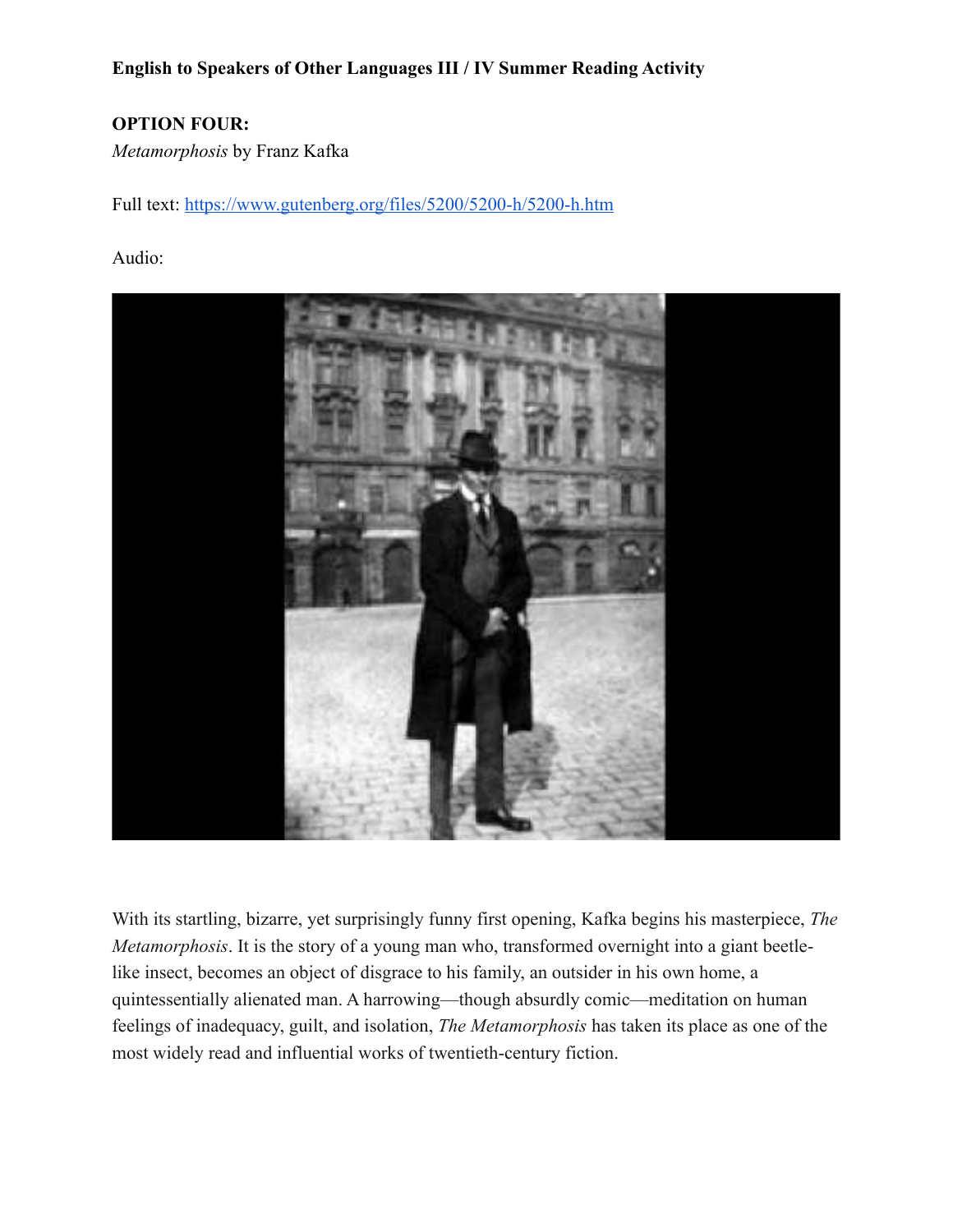**(B) After reading the novel of your choice, complete one of the following activities:** 

**ACTIVITY ONE: WRITE a book review and RECORD a video of your review**. The video must be 2 - 3 minutes in length, and should include details without giving away the ending.

## **THINGS TO INCLUDE IN YOUR BOOK REVIEW:**

| THINK           | Start with a couple of sentences describing what the<br>book is about, but without giving any spoilers or<br>revealing plot twists. As a general rule, try to avoid<br>writing in detail about anything that happens from<br>about the middle of the book onwards.<br>Questions to consider:<br>What is the story about? Who are the main characters?<br>Are they credible? What do they do? What challenges<br>do they face? Who is your favorite character and why? |
|-----------------|-----------------------------------------------------------------------------------------------------------------------------------------------------------------------------------------------------------------------------------------------------------------------------------------------------------------------------------------------------------------------------------------------------------------------------------------------------------------------|
| <b>CONNECT</b>  | How can you relate to any character in the story or the<br>story itself? Have you ever done what the characters<br>did? Have you ever felt any of the same feelings? Be<br>specific.                                                                                                                                                                                                                                                                                  |
| <b>EVALUATE</b> | Did you like the book? What was your favorite part?<br>Do you have a least favorite part? What would you<br>change?                                                                                                                                                                                                                                                                                                                                                   |
| RECOMMEND       | Summarise some of your thoughts on the book by<br>suggesting the type of reader you'd recommend the<br>book to. For example: younger readers, older readers,<br>fans of relationship drama/mystery stories/comedy. Are<br>there any books or series you would compare it to?                                                                                                                                                                                          |
| <b>RATE</b>     | On a scale of 1-5, what would you rate the book?<br><b>THE Hitler</b><br>goodreads<br>★☆☆☆☆ = did not like it<br>★★☆☆☆ = it was ok<br>★★★☆☆ = liked it<br><b>****</b> = really liked it<br>$\star \star \star \star =$ it was amazing                                                                                                                                                                                                                                 |